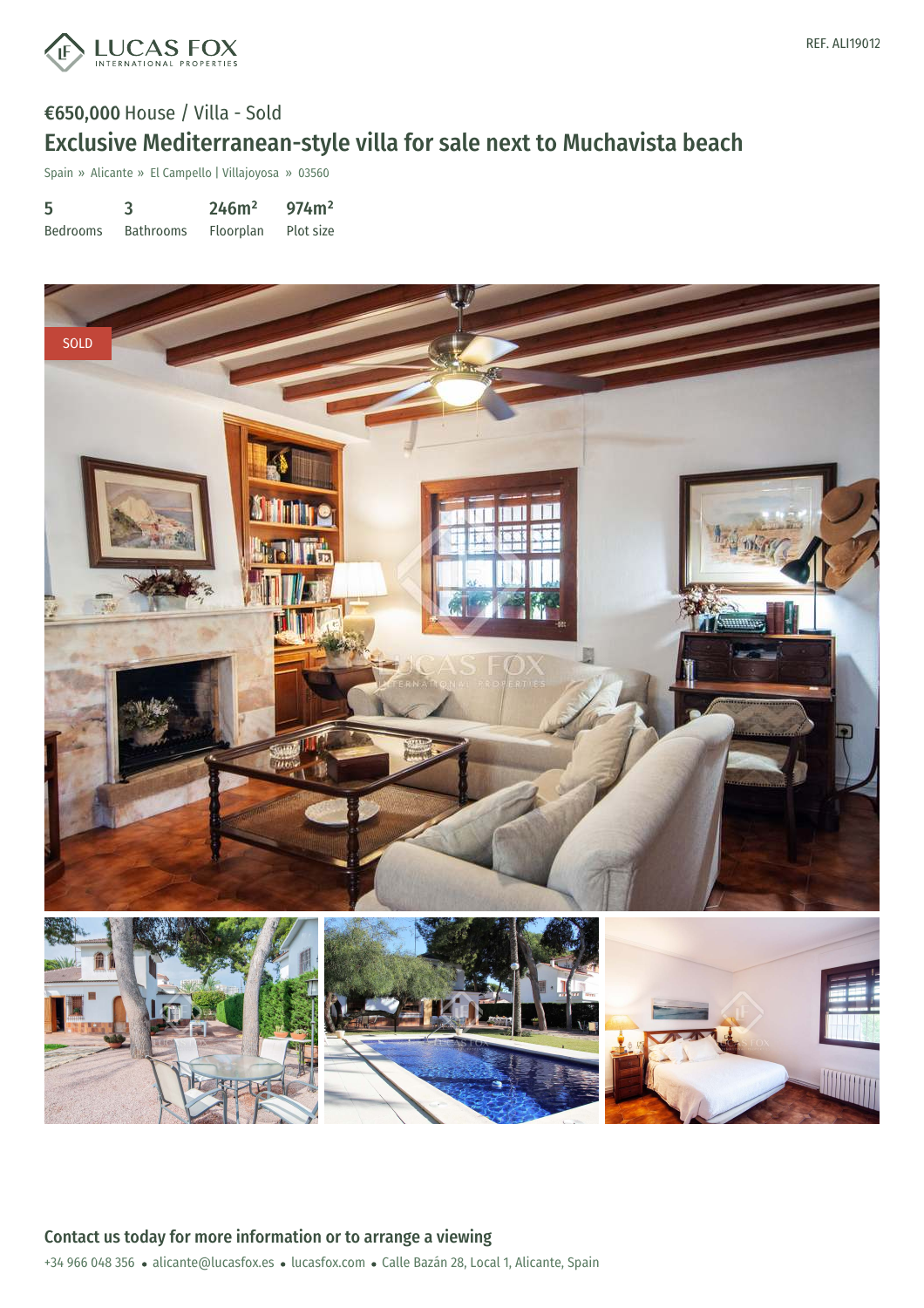

# €650,000 House / Villa - Sold Exclusive Mediterranean-style villa for sale next to Muchavista beach

Spain » Alicante » El Campello | Villajoyosa » 03560

| 5               | 3                | 246m <sup>2</sup> | 974m <sup>2</sup> |
|-----------------|------------------|-------------------|-------------------|
| <b>Bedrooms</b> | <b>Bathrooms</b> | Floorplan         | Plot size         |

#### **OVERVIEW**

### Quiet 5-bedroom family home for sale just 200 metres from the sea between Campello and San Juan beach.

This classic style detached villa is located in the most exclusive area of Muchavista beach, surrounded by famous doctors and other well known personalities of Alicante. It is an ideal opportunity for those who seek tranquility and privacy, without giving up being close to services.

The house is located on a beautiful wooded plot with a pool. The main floor has a classic-style kitchen with a dining area and direct access to the pool, 3 double bedrooms, 2 complete bathrooms, a living room with a fireplace and access to the covered terrace area.

On the top floor, which we access by a beautiful spiral staircase, we find the fourth bedroom, which has a dressing room that was originally a bathroom. It is possible to recreate it, if required.

Contact us for more information about this excellent opportunity by Muchavista beach.



[lucasfox.com/go/ali19012](https://www.lucasfox.com/go/ali19012)

Garden, Swimming pool, Terrace, Natural light, Parking, Equipped Kitchen, Exterior, Heating, Pet-friendly, Storage room, Well, Wheelchair access